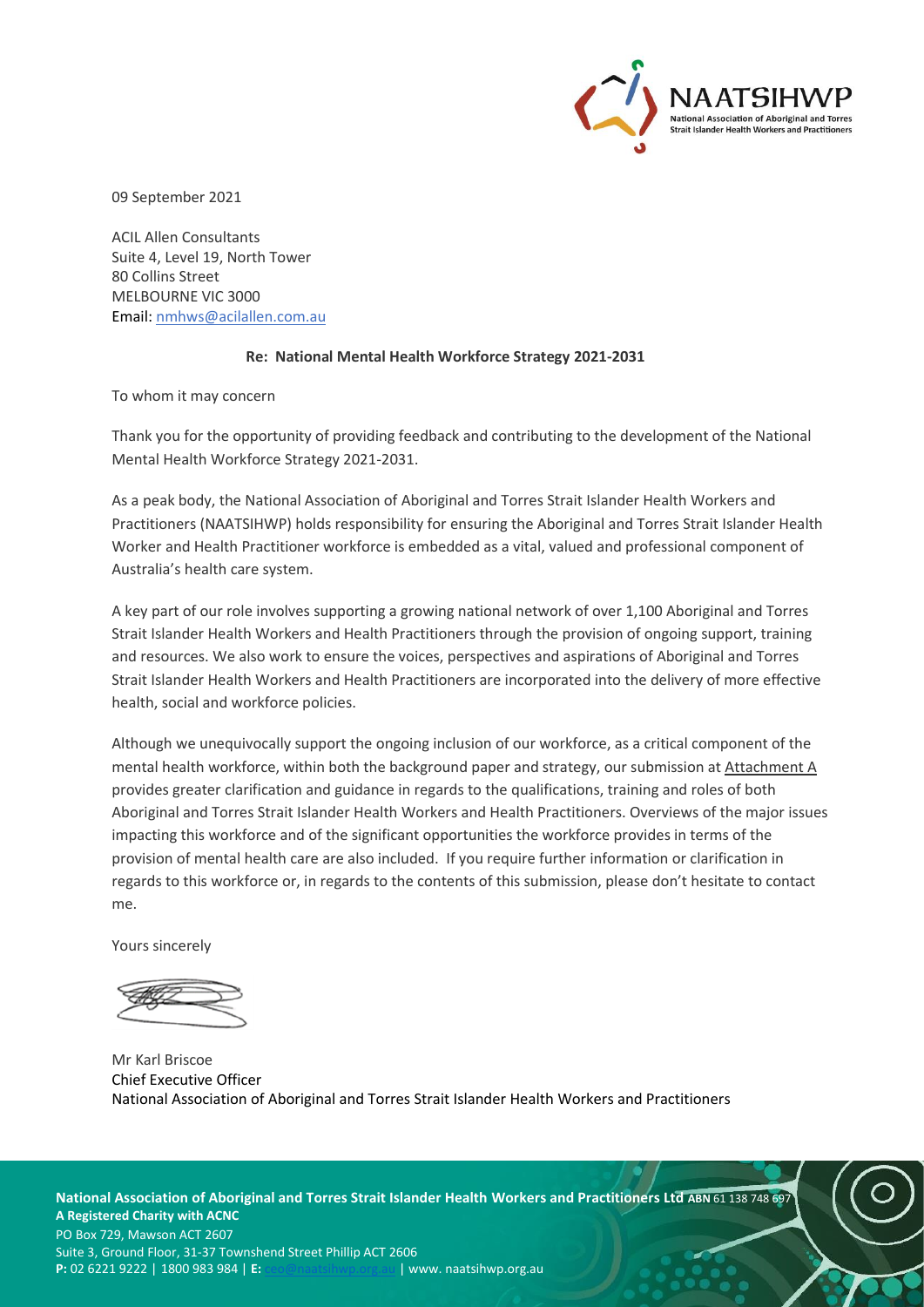# **Background on the Aboriginal and Torres Strait Islander Health Worker and Health Practitioner Workforce**

The Aboriginal and Torres Strait Islander Health Worker and Health Practitioner Workforce started to emerge close to a century ago in response to the need for geographically accessible and culturally safe health care. The professional evolution of the workforce within Australia's health care system has been driven and led by Aboriginal people every step of the way making it a truly Aboriginal and Torres Strait Islander owned and operated workforce. In short, the workforce has been established **by** Aboriginal and Torres Strait Islander people **for** Aboriginal and Torres Strait Islander people.

Today, the professions comprise the only culturally based health workforce underpinned by national training and regulation in the world and with evidence directly connecting the workforce to improved health and wellbeing outcomes across the life course, it provides perhaps one of the most significant demonstrations of how inherent self-determination is to the health and wellbeing of Aboriginal and Torres Strait Islander people.

With lived experience in and a deep understanding of the communities they serve Aboriginal and Torres Strait Islander Health Workers and Health Practitioners act as cultural brokers, health system navigators and provide a high standard of culturally safe and responsive care. Their combination of clinical, cultural, social and linguistic skills and knowledge delivers an engagement capability and community reach that sets them apart from others working in the health care system.

Of the two professions Aboriginal and Torres Strait Islander Health Practitioners in particular, have a high level of clinical skills and are trained to work autonomously. In recognition, they have been required to meet practice standards and register under the National Registration and Accreditation Scheme with the Aboriginal and Torres Strait Islander Health Practice Board of Australia since 2012.

Growing bodies of evidence indicate that this workforce:

- is integral to the delivery of culturally safe and responsive care across the life course
- provides vital entrance level pathways for long term successful careers in the health care system (there are many examples of Aboriginal and/or Torres Strait Islander people who have started careers within this workforce and successfully transitioned into roles as nurses, allied health and general practitioners, researchers and practice managers) and
- with the introduction of specific and nationally standardised and recognised bridging courses, could help to fill shortages in the delivery of mental health, aged care, disability services and justice health.

## **Defining Aboriginal and/or Torres Strait Islander Health Workers and Health Practitioners**

NAATSIHWP defines an:

- **Aboriginal and/or Torres Strait Islander Health Worker** as an Aboriginal and/or Torres Strait Islander person who has gained a Certificate II or higher qualification in Aboriginal and/or Torres Strait Islander Primary Health Care from the Health (HLT) training package. We call these health professionals 'Health Workers'.
- **Aboriginal and/or Torres Strait Islander Health Practitioner** as an Aboriginal and/or Torres Strait Islander person who has gained a qualification in Aboriginal and/or Torres Strait Islander Primary Health Care Practice, and has successfully applied for and been registered with the Aboriginal and Torres Strait Islander Health Practice Board of Australia through the Australian Health Practitioner Regulation Agency (AHPRA).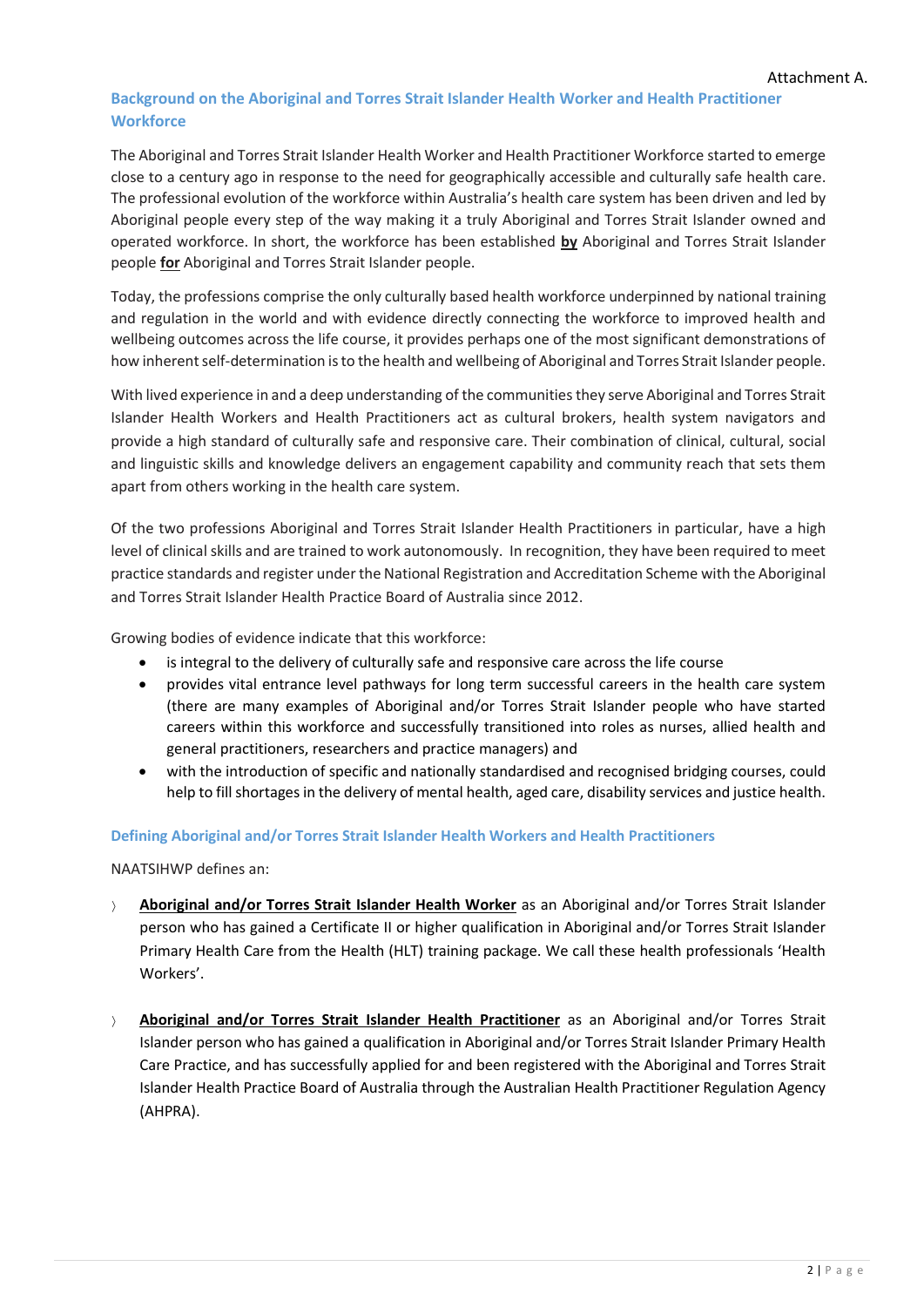### **Qualifications and training**

Aboriginal and/or Torres Strait Islander Health Workers and Health Practitioners receive practical, comprehensive primary health care training through the vocational education and training system. This provides an alternative career pathway and helps people establish the study discipline to go on to specialise in other careers across the health care system. As a result, growing numbers of Aboriginal and Torres Strait Islander Health Workers and Health Practitioners are becoming increasingly qualified, with many attaining higher-level primary health care and other health qualifications.

The **Diagram** below provides an overview of the current national training package for the workforce and the possible pathways into other professions in the health care system.

It is important to note that a review of the Aboriginal and Torres Strait Islander Health Worker Training Package is currently underway. The review is aiming to ensure that qualifications and units of competency align to skills, expertise, future job roles and the health and wellbeing needs of the Aboriginal and Torres Strait Islander population. It is anticipated that a revised training package will be released later this year.



#### **The varied roles of Aboriginal and Torres Strait Islander Health Workers and Practitioners**

Aboriginal and/or Torres Strait Islander Health Workers and Health Practitioners undertake a wide variety of roles and deliver a broad range of clinical and primary health care services. They can work independently or as part of multidisciplinary health care teams making valuable contributions in positions spanning generalist primary health care, community health promotion and prevention, and in specialty fields including (but not limited to) maternal and child health, substance misuse, justice health, and social and emotional wellbeing.

The unique skills, capabilities and varied roles the workforce is able to perform provides considerable potential to utilise, upskill and expand the workforce into more specialised areas including mental health, aged care, disability services, justice health and other fields where there is significant service demand.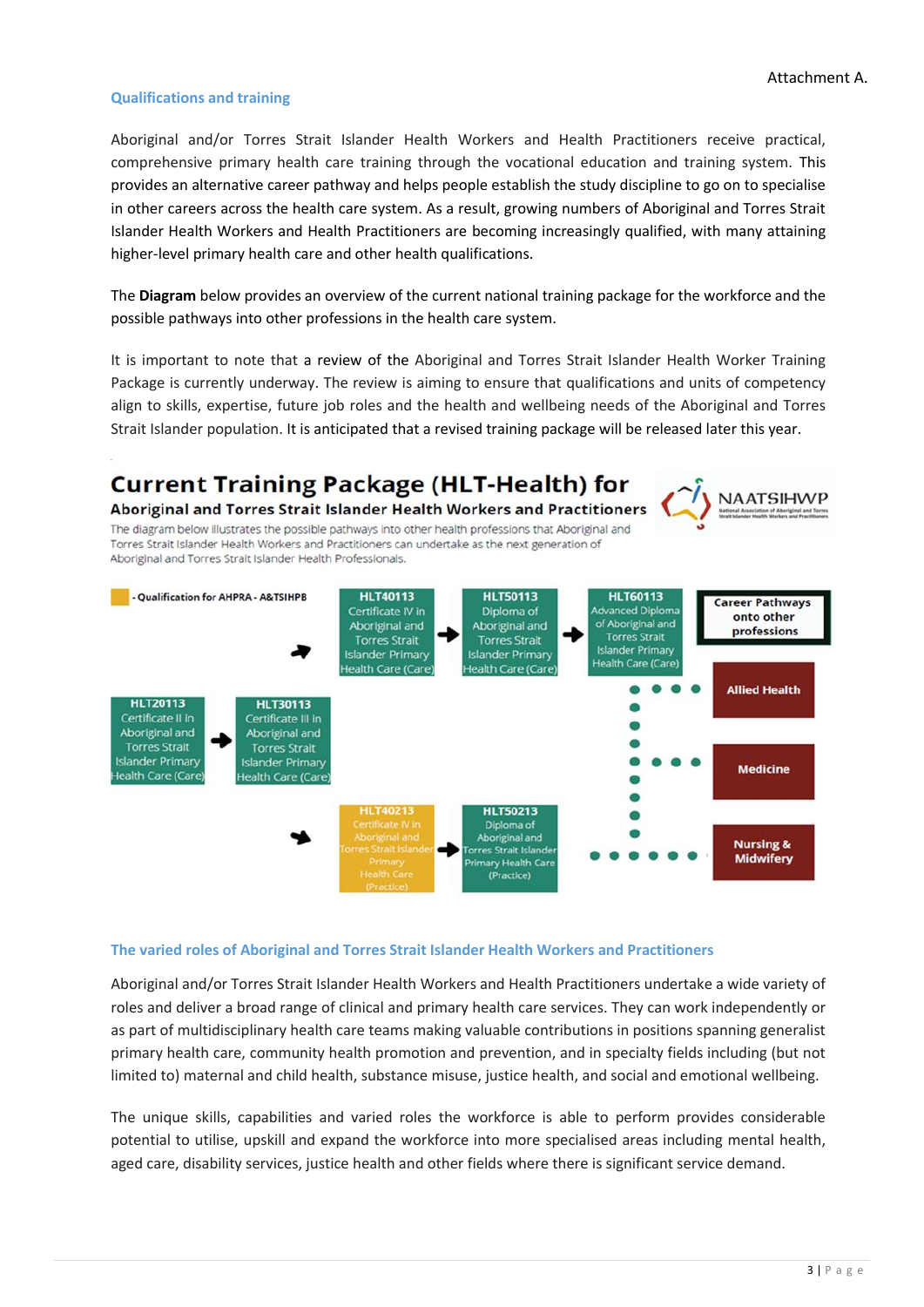Depending upon the work setting and individual scope of practice Aboriginal and/or Torres Strait Islander Health workers and Health Practitioners are able to:

- provide clinical services such as the assessment and screening of physical health, social and emotional wellbeing, referral and care in line with care plans and/or treatment protocols
- $\angle$  contribute to planning, delivering and evaluating preventative health programs
- undertake community engagement and facilitate communication including interpreting and translating language
- $\gamma$  support education and training by providing support and advice on culturally-safe health services to other health professionals, policy makers, researchers and educators
- $\rightarrow$  carry out management activities including staff supervision and mentoring, business and financial management and quality improvement.

If working for an eligible employer Aboriginal and Torres Strait Islander Health Workers with a minimum Certificate III in Aboriginal and Torres Strait Islander Primary Health Care and all Aboriginal and Torres Strait Islander Health Practitioners may be eligible to apply for a Medicare provider number.

## **Barriers to strengthening the capacity and capability of the Aboriginal and Torres Strait Islander Health Worker and Health Practitioner workforce**

Despite the vital role the Aboriginal and Torres Strait Islander Health Worker and Health Practitioner workforce plays it continues to be under-supported, under-recognised and under-utilised. Health system bias, an overall lack of understanding about the role, skills, and qualifications of the workforce combined with jurisdictional variations in legislation, regulations and workplace policies continue to present significant barriers and frequently limit the scope of what the workforce can do. It also results in considerable, ambiguity and incoherence of approach nationally.

The absence of publicly available data also makes it difficult to develop a comprehensive understanding of workforce trends. We do know, however, that this workforce is ageing, (with the most notable declines occurring in younger aged profiles and especially males), and not growing commensurate with the increasing service demand or Aboriginal and Torres Strait Islander population<sup>i</sup>.

Given the positive sustainable cross-portfolio outcomes this workforce delivers, going forward, a collaborative, coordinated and cohesive national cross portfolio approach to increasing capacity and strengthening the professional utilisation of Aboriginal and Torres Strait Islander Health Workers and Health Practitioners must be prioritised. Many of these issues are not new and were first raised over a decade ago. In developing this approach, the following measures should be considered:

- the endorsement of a nationally consistent definition to safeguard Aboriginal and Torres Strait Islander ownership of the professions
- the development of nationally endorsed minimum scopes of practice for the workforce, underpinned by harmonisation of jurisdictional medicines authorities
- the development of improved data sets to enable analysis of workforce trends, strategic planning and more targeted initiatives
- investment in supported Aboriginal and Torres Strait Islander led pathway programs that foster achievement from VET in schools through to tertiary studies and
- investment in more roles for Aboriginal and/or Torres Strait Islander Health Workers and Practitioners across Aboriginal Community Controlled Health Services, Government Health Services and Private Practice
- harnessing opportunities for upskilling and expanding the professions into areas of need including mental health, aged care, disability services and justice health.